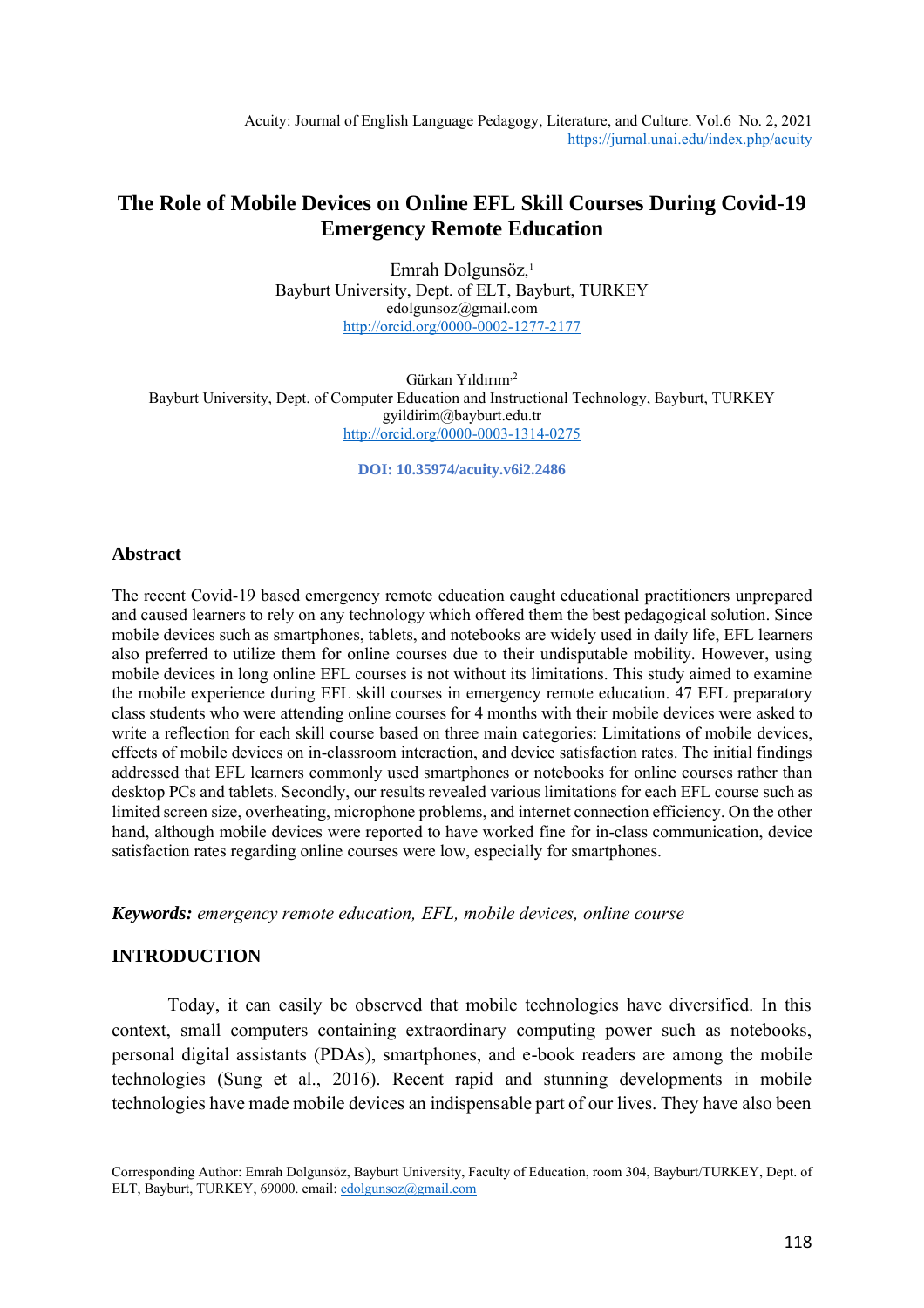attached to education systems for more than a decade and became a crucial component of the online education experience. Mobile devices even became prominent mediums of online education during the Covid-19 pandemic. Due to the pandemic, educational institutions had to go for a global cancellation of face-to-face practice for public health and adopted a new form of distance education system called "emergency remote education" (Hodges et al., 2020). Now that education in all fields and degrees was carried out online without compromising weekly class hours and curricula. Emergency remote education (ERE) is fairly new and emergent with viable optimization caveats (Russell, 2020). It was adopted urgently due to the Covid-19 pandemic and caught most institutions and instructors unprepared. One of the most affected fields and the focus of the current study was learning English as a foreign language (EFL) which is a communicative practice by its nature. EFL practice emphasizes a social classroom environment that exists in face-to-face classrooms but not in ERE. EFL courses have a multifaceted structure; learners need to listen, analyze, produce and practice when required which means that learners need to fulfill multiple tasks to have skill development Now learners of EFL are joining online classrooms with their mobile devices and spending at least an hour for each course and completing language tasks online. In this process, the devices they use to join EFL courses and fulfill tasks became more and more important since students rely on them for their EFL progress. Hence, the current study aimed to examine the effect of using mobile devices on EFL skill development and in-class communication along with learner satisfaction rates.

## **Mobile devices and Online EFL Experience**

Recently, mobile devices are getting more and more popular when compared to desktop computers. For instance, more than 90% of people in developed countries now use a mobile device, while desktop PC usage is about 40% (Pew Research Center, 2017). Mobile technologies are an indispensable part of our lives and they have recently attracted the majority of the world population with their increasing capacity, processing speed, and allowing more sophisticated practice while providing great mobility. The use of mobile technologies in learning and teaching practice progressed accumulatively and improved with new technological updates. Mobility of learning also created new modes of learning experience which were more personalized, learner-centered, and lifelong (Sharples et al., 2005). The new mobile learners can have a unique learning experience without any time, place, or age limitation. In the foreign/second language learning context, the term mobile-assisted language learning (MALL) was first coined by Chinnery (2006) and differed from computer-assisted language learning (CALL) with its purely mobile dimension which enabled learners to personalize their learning experience along with spontaneous access and interaction. (Kukulska-Hulme and Shield, 2008). Mobile application services for MALL can be summarized as Mobile Social Software (MoSoSo) such as Facebook, Twitter, YouTube, or Flicker; Mobile Podcasting, Course Management Service (CMS), and Automatic Speech Recognition (ASR) such as Bing, Google Voice, Vlingo, or Siri Assistant (Kim and Kwon, 2012). In the context of MALL, mobile devices and PDAs attracted many researchers in the field as they provided easy access to information, immediate feedback, and easy interactivity (Ogata and Yano, 2005). Several studies yielded positive results on the efficacy of mobile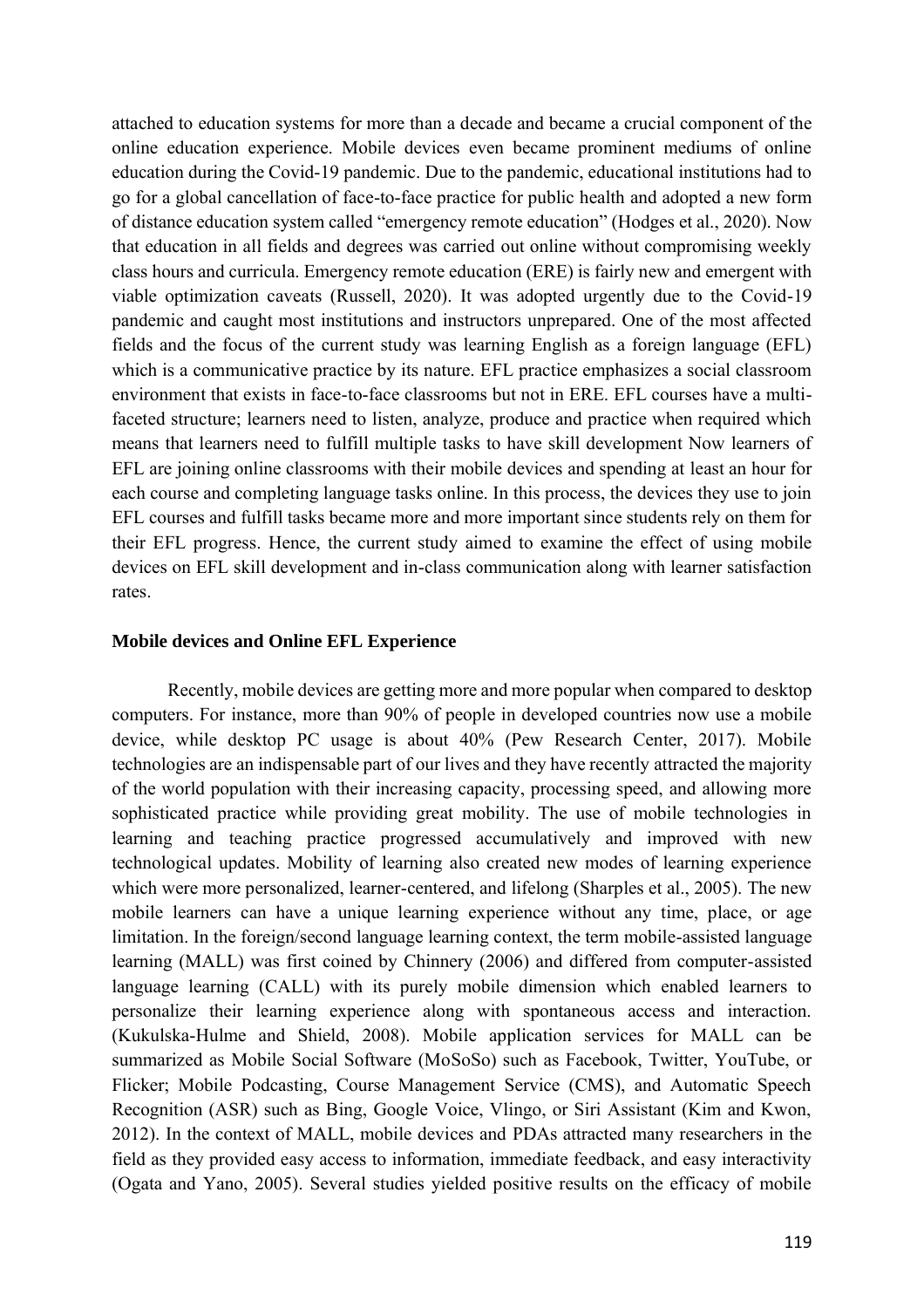learning on developing EFL skills (Balula et al., 2015; Luo et al., 2015; Teodorescu, 2015; and Wu, 2015). These studies confirmed that mobile devices worked well in learning new EFL vocabulary, developing writing skills, and decreasing anxiety. With different media modes provided by mobile apps and devices, learners were found to have remembered 10% of what they have read, 20% of what they have heard, 30% of what they have seen, 50% of what they have heard and seen, 70% of what they have said, and 90% of what they have done (Klimova, 2018).

However, mobile devices and the like were not without limits. Especially for mobile devices and tablets, small screen size, limited graphic quality (Klimova, 2018), and mobile network dependence may be some drawbacks. Regarding usability, MALL practices can be negatively affected by battery life, low storage capacity, and slow downloading speed in mobile devices. (Franklin et al., 2007). Some studies found out that learners were challenged by small keyboards (Wentzel et al., 2005). Limited screen size can hinder proper viewing or cause eyestrain. Furthermore, web pages are not always designed for small screens (Bachfischer et al., 2008). Mobile devices also have limited storage and memory capacities along with limited document editing capabilities which may easily affect language learning tasks requiring typing (Shudong & Higgins, 2005). Also, the limited availability of broadband wireless access Bachfischer, Dyson and Litchfield, 2008) may hinder the MALL implementation. Most mobile devices have limited multitasking capabilities in which learners cannot fulfill multiple tasks at the same time. It may disorient learners which would surely adversely affect the learning process (Dolittle et al., 2009). Moreover, mobile phones and mobile internet services are not free. Some studies showed that both the cost imposed by telecommunications and the mobile device itself may emerge as a barrier for many learners (DuVall et al., 2007).

Because mobile device usage is common among EFL learners during the ERE period, the current study aimed to seek answers to the following questions.

1. Which type of devices was commonly used by EFL learners in ERE online courses?

2. What do EFL learners think about the limitations of mobile devices during ERE courses?

3. What were the opinions of EFL learners on the effect of mobile devices on in-class communication?

4. Were EFL learners contended with their current mobile devices regarding ERE courses?

5. Would they have changed them for better language learning gains if they had an opportunity?

# **METHODS**

## **Research Design**

Our study had a phenomenological qualitative design as we did not have any wellformed hypothesis on the effects of mobile devices on ERE language courses. With this design, we aimed to investigate the common experiences of EFL learners with their mobile devices. Phenomenological design fitted well to our research aims hence this design works well to arrive at a description of the nature of the particular phenomenon with no well-grounded hypothesis (Creswell, 2013).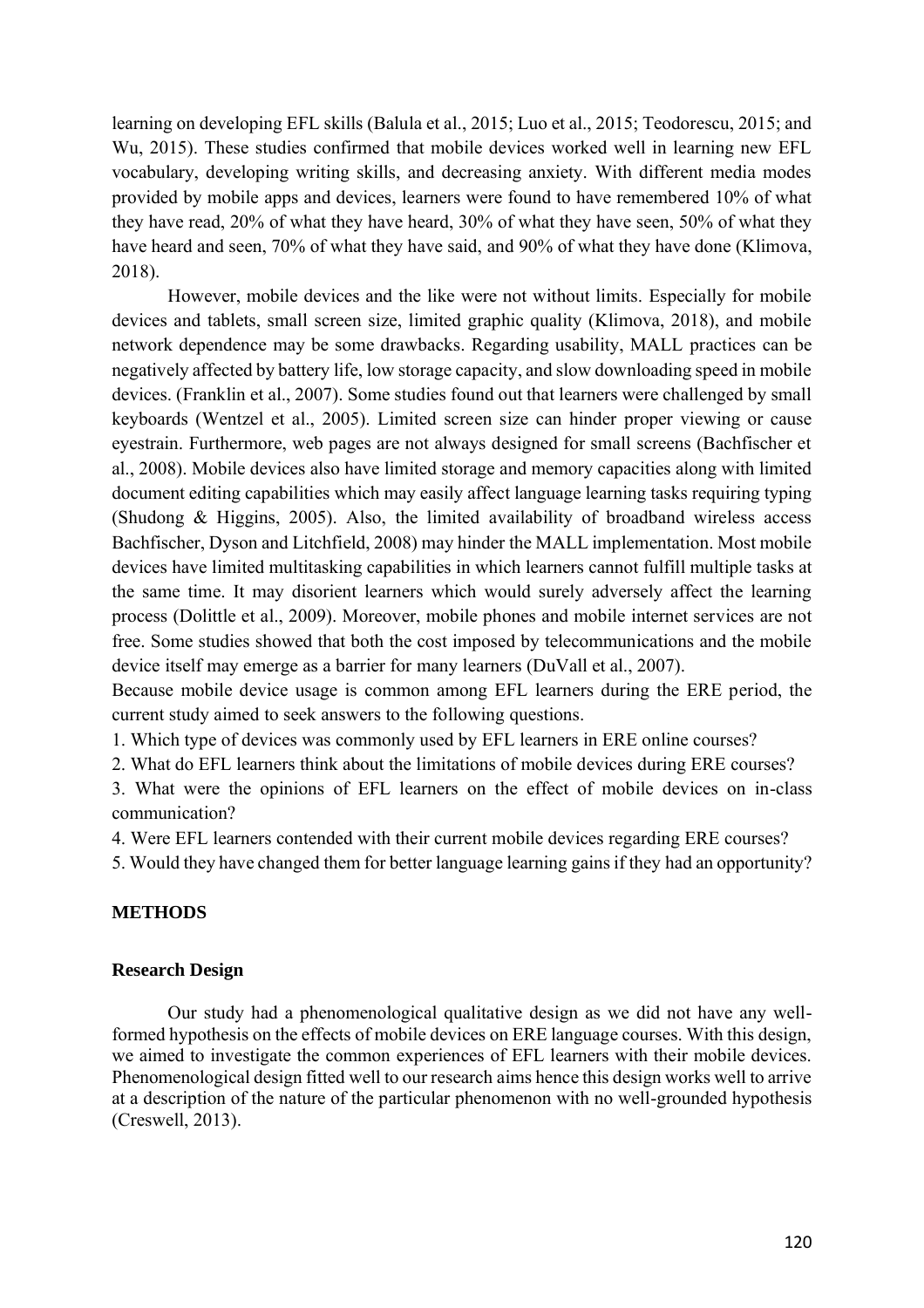# **Participants**

47 learners of EFL (28 women and 19 men) age range of 18 to 21 in the preparatory class at the same state university voluntarily participated in the study. All of the learners have been attending online courses with their mobile devices 22 hours a week for 4 months. Their curriculum consisted of intensive skill-based courses; writing, reading, speaking/listening, and grammar.

## **The Online Reflection Questions**

The instrument for this study consisted of 3 reflection questions prepared by the researchers in line with the research aims. The questions aimed to examine the efficiency and drawbacks of mobile devices used in online courses. The first question aimed to reveal limitations (if any) of mobile devices in ERE EFL courses. The second question required participants to reflect their experience on mobile devices and in-class communication during online courses. The last question was about learner satisfaction with their mobile devices. All participants were instructed to write a short reflection depending on three questions for each course (writing I, Grammar I, Speaking/Listening I, and Reading I). Hence, each learner was expected to write 12 reflections in total. All reflections were asked to be written in L1 to make the process easier for the participants. The instrument was administered online due to Covid-19 restrictions.

# **Procedure**

The demographics and reflection-questions were prepared by the researcher(s) and validated by two other experts. We also piloted the questions with 10 senior students to ensure validity before the application. The instrument was prepared with google forms and links were send to volunteers' mail addresses. The participants were given 2 days to send their written reflections to us.

## **Data Analysis**

Descriptive statistical analysis and content analysis were adopted in the analysis of the data within the scope of the present study. The online semi-structured interviews were analyzed by the researcher(s) and coded, categories and themes were created. At this stage, each researcher made his analysis, then these analyses were compared and a common result was produced. Due to the need to examine learners' views on mobile devices in-depth, the opinions were analyzed in detail with content analysis.

## **RESULTS**

# **Finding 1: Device Preferences in ERE Online EFL Courses**

We initially asked learners about their device preferences to attend and carry out ERE courses. The results were illustrated in Figure 1 below.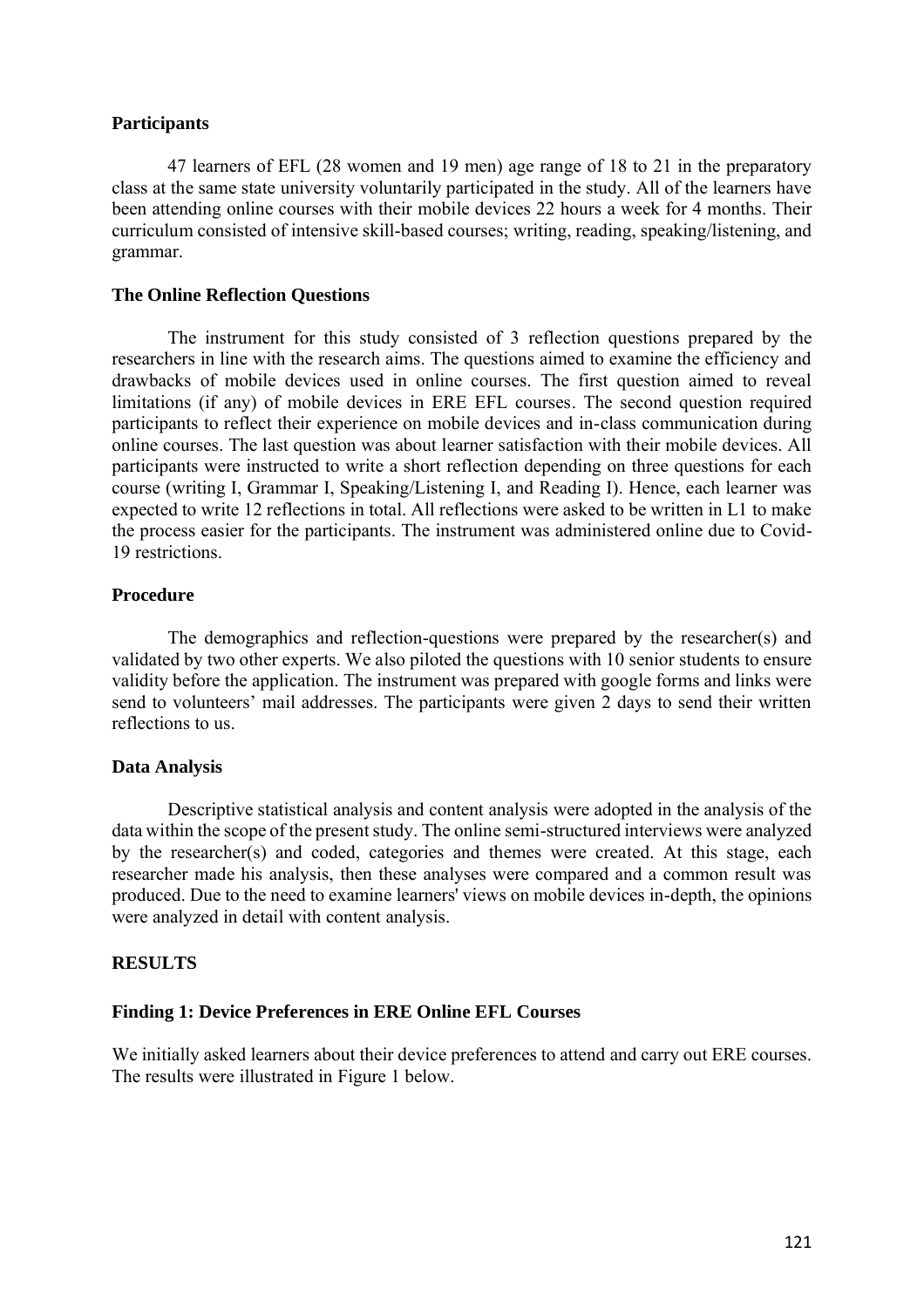

*Figure 1. Device Preferences of EFL learner for ERE*

When the device preferences were examined, it was observed that learners did not use a specific device for each course. They commonly used a single device for every course. The participants frequently preferred mobile devices (notebooks and smartphones) in all courses rather than desktop PCs. Tablet usage was also found to be minimal.

# **Finding 2: Mobile Device Limitations During ERE Online EFL Courses**

Secondly, learners were asked whether the mobile device they used in online courses caused any debilitating effects or not throughout the online courses. The results were presented in Table 1.

| Table T. Limitations of Mobile Devices during ERE Online EFL Courses       |    |               |                    |                |    |               |    |       |  |  |
|----------------------------------------------------------------------------|----|---------------|--------------------|----------------|----|---------------|----|-------|--|--|
|                                                                            |    | Writing       | Speaking/Listening | Grammar        |    | Reading       |    |       |  |  |
|                                                                            |    | $\frac{0}{0}$ |                    | $\frac{0}{0}$  |    | $\frac{0}{0}$ |    | $\%$  |  |  |
| My mobile device has<br>no limitation                                      | 23 | 46,94         | 21                 | 42             | 31 | 60,80         | 28 | 54,90 |  |  |
| My mobile device has<br>following limitations                              | 24 | 46,93         | 29                 | 58             | 20 | 39,20         | 23 | 45,90 |  |  |
| <b>Hardware Problems</b>                                                   |    |               |                    |                |    |               |    |       |  |  |
| Technical<br>$\circ$<br>Problems (speed,<br>overheating,<br>freeze, crash) | 5  | 10,20         | 5                  | 10             | 3  | 5,88          | 3  | 5,88  |  |  |
| Limited Screen<br>$\circ$<br><b>Size</b>                                   | 3  | 6,12          |                    |                | 6  | 11,76         | 8  | 15,69 |  |  |
| <b>Battery Problems</b><br>$\circ$                                         | 3  | 6,12          | $\overline{2}$     | $\overline{4}$ | 1  | 1,96          | 3  | 5,88  |  |  |
| Multitasking<br>O                                                          | 1  | 2,04          |                    |                |    | 1,96          |    |       |  |  |
| Speaker-<br>$\circ$<br>Microphone<br>Problems                              | 1  | 2,04          | 2                  | 4              |    |               |    |       |  |  |

Table 1. Limitations of Mobile Devices during ERE Online EFL Courses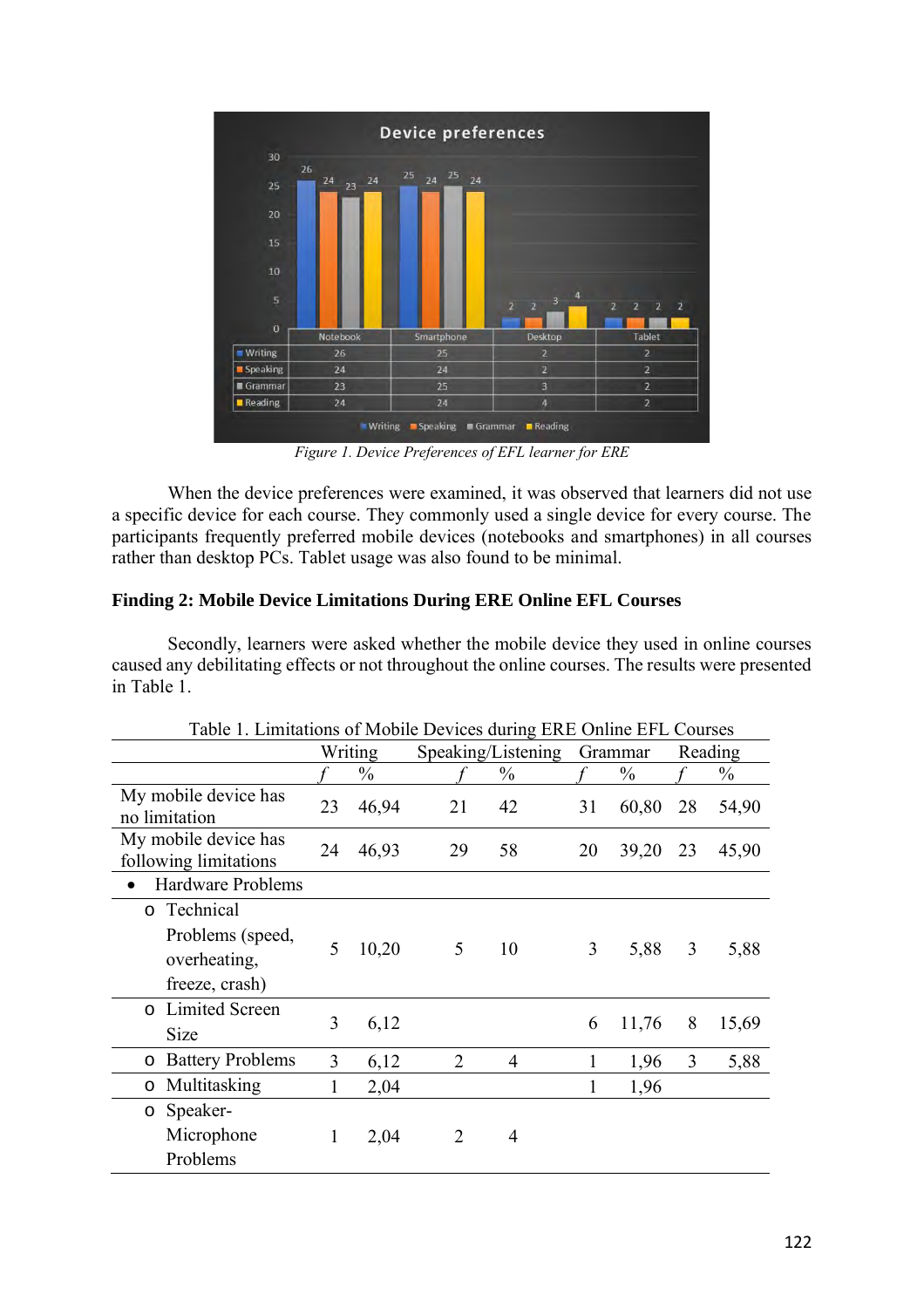| o Keyboard Issues          |   | 2,04  |    |    |                |        |                |      |
|----------------------------|---|-------|----|----|----------------|--------|----------------|------|
| Sound problems<br>$\circ$  |   |       |    |    |                |        |                |      |
| (echo, sound               |   |       |    |    |                |        |                |      |
| latency, low-              |   |       | 11 | 22 | $\overline{2}$ | 3,92   | 2              | 3,92 |
| quality sound)             |   |       |    |    |                |        |                |      |
| Internet<br>$\bullet$      |   |       |    |    |                |        |                |      |
| Connection                 |   | 14,29 | 6  | 12 | $\overline{4}$ | 7,84 3 |                | 5,88 |
| Problems                   |   |       |    |    |                |        |                |      |
| Eye Pain<br>$\bullet$      |   | 2,04  |    |    | 1              | 1,96   | $\overline{2}$ | 3,92 |
| Incoming Call<br>$\bullet$ |   |       |    |    |                |        | 2              |      |
| Problems                   | 2 | 4,08  | 3  | 6  | 2              | 3,92   |                | 3,92 |

Table 2 above illustrated that around half of the participants mentioned that the mobile device they used during the courses affected them negatively in all courses. Firstly, learners mentioned some technical problems, sound issues and internet connection problems in speaking/listening courses. Participants also complained about screen size problems in reading and grammar courses. Besides, freeze, system crash, overheating and internet connection problems were mentioned for writing courses. Some learners also mentioned incoming calls were problematic during all of the courses. The participants commented:

## *Writing*

*…since the course is more dependent on listening and taking notes, I can comfortably see the screen and take notes from each device (S39, translated by the author(s).*

*The only annoyance is that the eyes are sore due to the small screen. Other than that, I do not see any disadvantage.*

*Yes, there are some drawbacks. For example, when we write something in any writing software, my smartphone does not provide the flexibility offered by a desktop PC for a writing lesson. And it also causes problems due to the features of the phone…it brings me a lot of trouble. (S8, translated by the author(s).*

*It can cause disadvantages because we are accustomed to using pen and paper in writing courses. We still need pencil and paper to collect things in our minds during the lesson. It takes some time to organize and sort things out on the screen. (S14, translated by the author(s).*

*With a small screen and limited multitasking, the disadvantages of my phone outweigh its advantages. Although I want to get more efficient, it cannot be said that I have succeeded. (S41, translated by the author(s).*

## *Speaking/Listening*

*When I join online courses with my phone, it is a disadvantage in terms of my participation in cases such as receiving calls, receiving messages, notifications, running out of battery, etc. For example, someone may call while I was speaking… (S17, translated by the author(s).*

*My phone is small and limited to multitasking. Since these are not needed only in the speaking course, I can easily participate in the course. Its microphone works fine (S134, translated by the author(s).*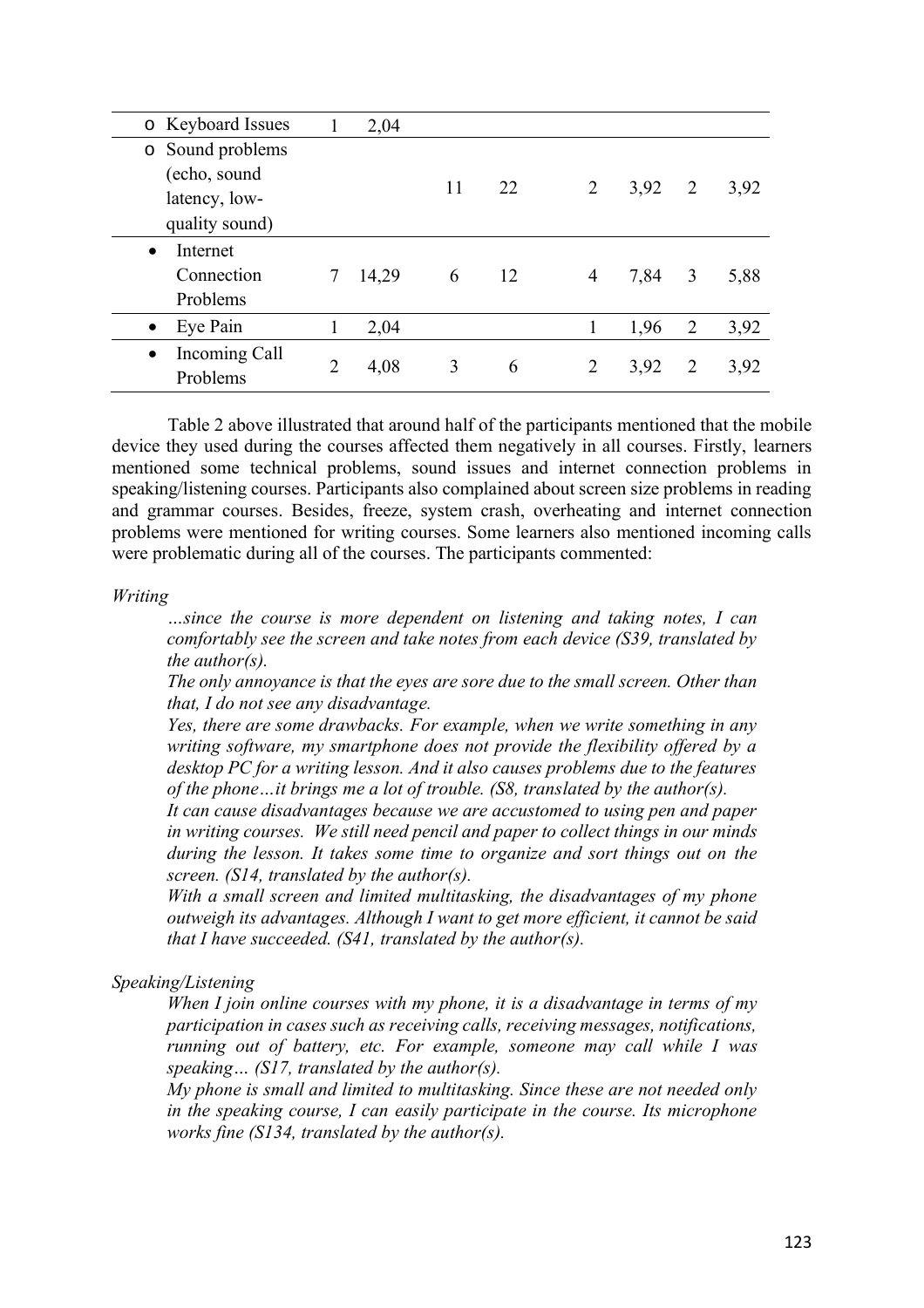# *Grammar*

*Since my phone screen cannot do multiple things at the same time, I have to investigate points that I cannot understand later on (S9, translated by the author(s).*

*Yes, there are some disadvantages. I cannot make use of the slides that the teacher shared on the screen during the lesson and this has a negative effect on my lesson experience and his exam (S9, translated by the author(s).*

*Because the screen is small and we are constantly taking notes, it is a little overwhelming. Other than that, there is no problem (S28, translated by the author(s).*

## *Reading*

*Yes, the device I use creates some disadvantages during the reading lesson. As I said, I cannot benefit from reading texts much because of their small screen size. The screen makes the reading parts too small to read. (S34, translated by the author(s).*

*It causes some disadvantages. My eyes are on the screen for hours, and after a while, my eyes start to be affected negatively. (S14, translated by the author(s). No, but it drains my battery quickly because of the long lesson hours (S39, translated by the author(s).*

In sum, participants mentioned several drawbacks regarding smartphones rather than notebooks. These limitations can be summarized as small screen size, typing issues, overheating, battery life, and internet connection problems.

## **Finding 3: In-classroom Communication and Mobile Devices during ERE Online EFL Courses**

In this research question, learners were asked about the limitations and advantages that mobile devices provided regarding in-class communication. The results were presented in Table 2 below:

| Table 2. Mobile Devices and in-class Communication                         |         |               |                 |               |              |               |              |               |
|----------------------------------------------------------------------------|---------|---------------|-----------------|---------------|--------------|---------------|--------------|---------------|
|                                                                            | Writing |               | <b>Speaking</b> |               | Grammar      |               | Reading      |               |
|                                                                            |         | $\frac{0}{0}$ |                 | $\frac{0}{0}$ |              | $\frac{0}{0}$ | F            | $\frac{0}{0}$ |
| I have no problems in<br>classroom communication                           | 36      | 77,55         | 40              | 80            | 38           | 82,61         | 38           | 86,36         |
| I have classroom<br>communication problems due<br>$\mathfrak{to}$          | 11      | 22,45 10 20   |                 |               | 8            | 17,38         | 6            | 13,64         |
| Speaker-Microphone<br>$\bullet$<br>problems                                |         | 14,29         |                 |               |              |               |              |               |
| <b>Internet Connection</b><br>$\bullet$<br>Problems                        | 4       | 8,16          | 5 <sup>5</sup>  | 10            | 3            | 6,52          | 2            | 4,55          |
| Sound problems (echo,<br>$\bullet$<br>sound latency, low-quality<br>sound) |         |               | 5               | 10            | $\mathbf{1}$ | 2,17          |              |               |
| Screen size limitations<br>$\bullet$                                       |         |               |                 |               |              | 2,17          | $\mathbf{1}$ | 2,27          |
| Hardware issues                                                            |         |               |                 |               | 3            | 6,52          | 3            | 6,82          |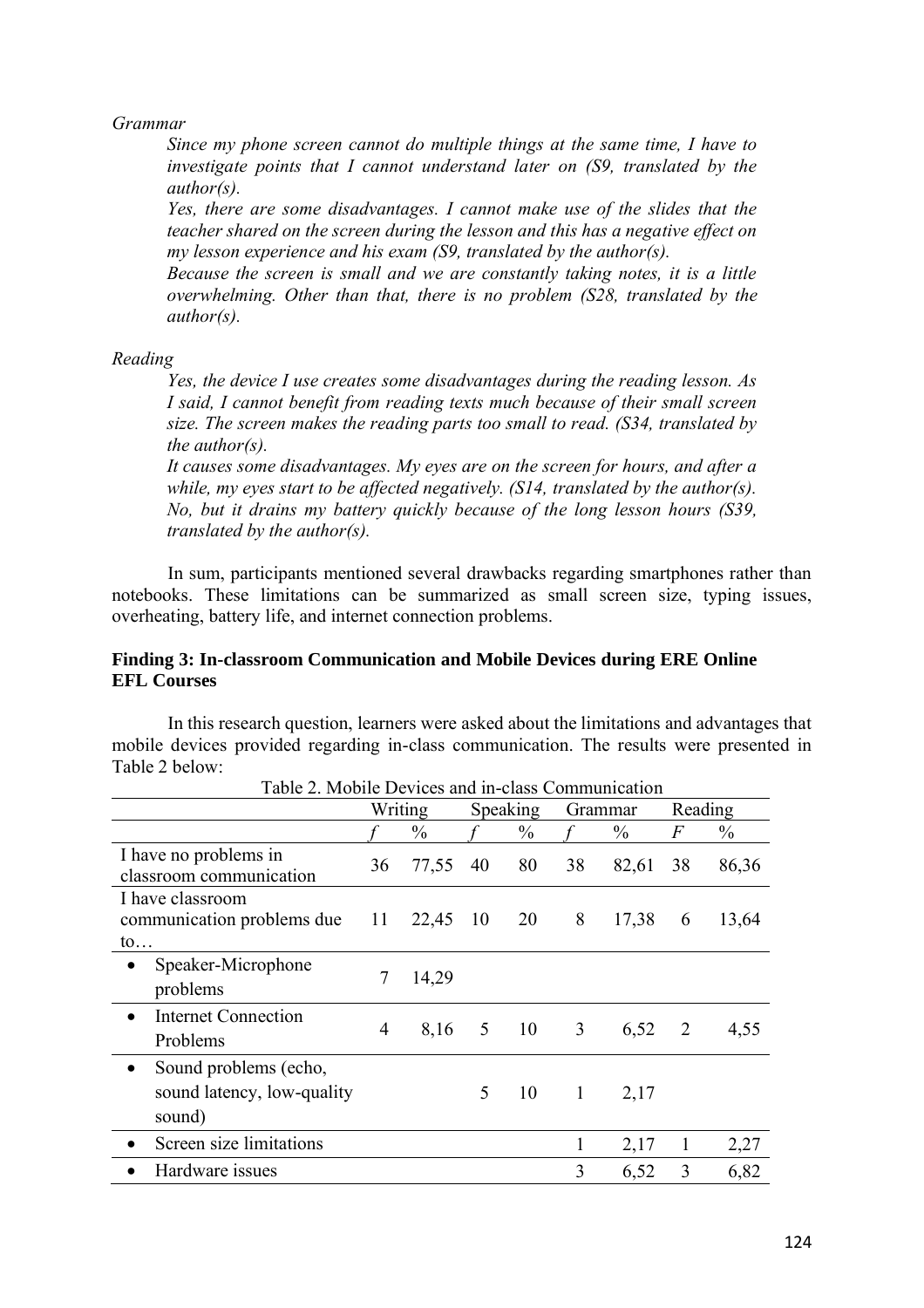As indicated in Table 2, it was observed that a majority of learners did not have any classroom communication problems. The mobile devices they used worked fine to ensure communication with the instructor and their peers. However, a small number of learners emphasized internet connection problems interrupting in-class communication. Besides, some of them mentioned that they sometimes had microphone problems. They also added that they had some minor sound problems during speaking courses. The participants commented:

## *Writing*

*Yes, it is enough, thanks to the microphone of my phone, which I use to participate in the writing course, I can express my opinion in the lessons and answer the questions given and at the same time, I can communicate with my friends in the class when necessary. (S40, translated by the author(s).*

*My device is sufficient for this, but we turn on the microphone and read the homework we have done in the writing class, and then our teacher evaluates it briefly, passes it to the other friend and I think this is not enough for us. Sometimes when other friends read their homework, their voices do not reach clearly and it is difficult to understand what they are reading, and this turns into a useless waste of time for us. (S32, translated by the author(s).*

## *Speaking/Listening*

*My mobile device may cause a disadvantage at times. Sometimes my voice is interrupted and what I am saying is not understood. That's why the person in front of me can't understand what I'm talking about (S27, translated by the author(s).*

*Unless the phone is frozen, it does not cause a communicative disadvantage (S2, translated by the author(s).*

## *Grammar*

*Yes, it is enough, but when more than one student tries to ask a question, communication becomes difficult. (S11, translated by the author(s). As in every lesson, whenever I want, I can turn on the microphone and headphone feature of my phone, express my questions and opinions, answer* 

*questions, and hear my teacher and friends (S42, translated by the author(s).*

# *Reading*

*Since we are constantly doing reading activities, it is hard to maintain communication for an hour on the phone. (S30, translated by the author(s). Yes, my device is sufficient. I can talk to my instructor whenever I want. I am just having trouble with the Internet connection sometimes. (26, translated by the author(s).*

Our findings in the second research question revealed nearly no limitation of mobile devices for in-class communication. Mobile devices worked well to maintain learner interaction during ERE online courses.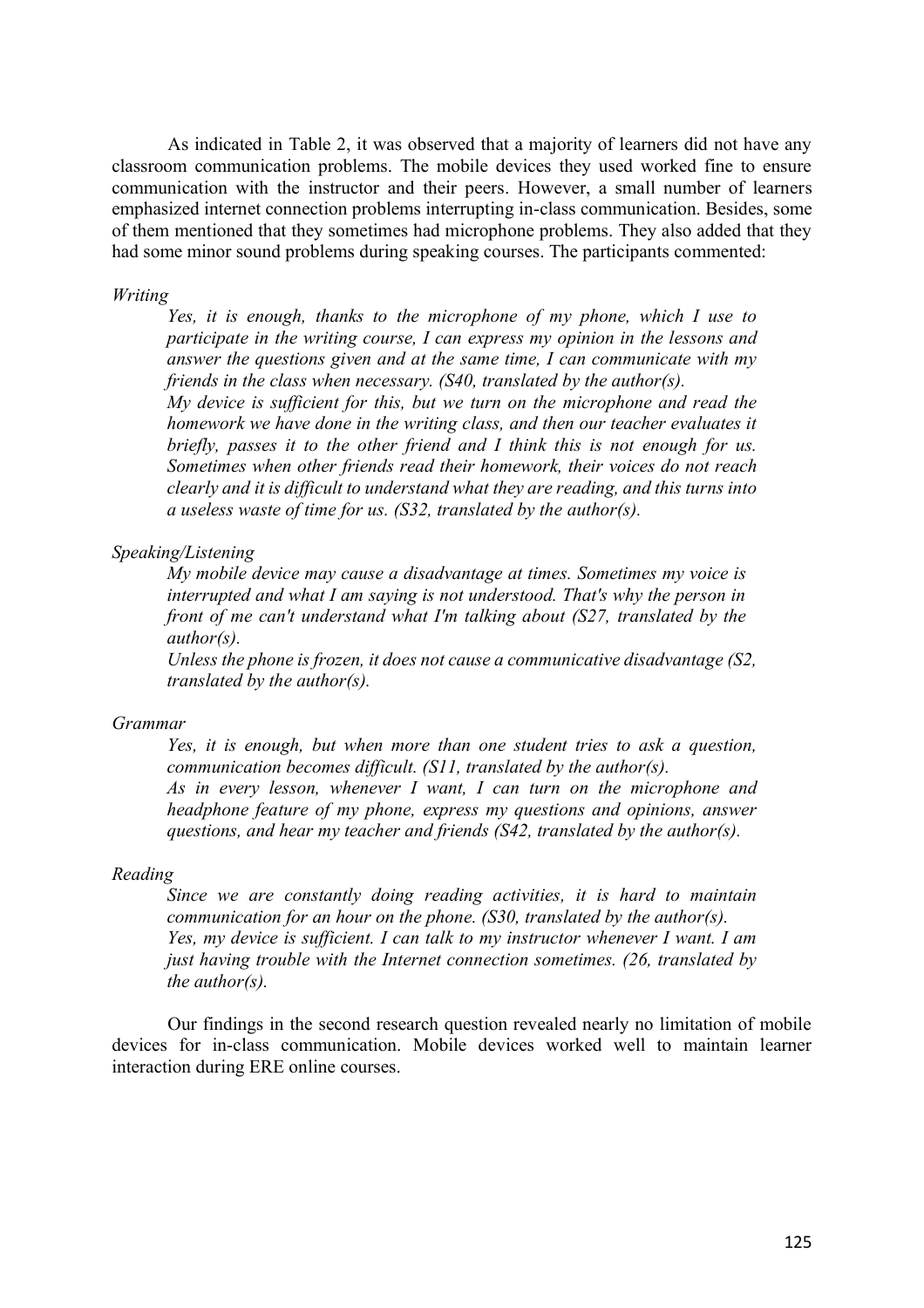# **Finding 4. Mobile Device Satisfaction Rates**

Learners were asked about their general satisfaction level with their mobile devices regarding online course experience and their ideas on replacing them for better online learning aims.

| Tuble 5. Device Buttonetton Details    |         |               |          |          |         |       |         |       |
|----------------------------------------|---------|---------------|----------|----------|---------|-------|---------|-------|
|                                        | Writing |               | Speaking |          | Grammar |       | Reading |       |
|                                        |         | $\frac{0}{0}$ |          | $\%$     |         | $\%$  | F       | $\%$  |
| Satisfied                              | 14      | 30,43         | 20       | 42,55    | 21      | 46,67 | 18      | 40,91 |
| Not satisfied, I would like to<br>have | 32      | 69,55 27      |          | 57,45 24 |         | 53,33 | 26      | 59,09 |
| Better hardware                        | 16      | 34,78         | -14      | 29,79    | 6       | 13,33 |         | 15,91 |
| A notebook                             | 11      | 23,91         | 11       | 23,40    | 16      | 35,56 | 14      | 31,82 |
| A wider screen                         | 4       | 8,69          |          | 2,13     |         | 2,22  | 4       | 9,09  |
| A tablet                               |         | 2,17          |          | 2,13     |         | 2,22  |         | 2,27  |

Table 3. Device Satisfaction Details

Table 3 illustrated that more than half of the participants would change their devices if they had an opportunity. Participants were found to be least satisfied with their devices in writing courses (69.55%) which was followed by reading courses (59.09%). Participants who used smartphones commonly desired a notebook with good hardware especially for reading and grammar courses and we inferred that their smartphones could not provide enough satisfaction for these courses. Several participants mentioned that they would like to have a smartphone or a notebook with better hardware, especially for writing and speaking courses. They also would not like to change their mobile device with a tablet. The participants commented:

## *Writing*

*I am not very knowledgeable about this subject, but I would like a much betterquality device that works faster and has a higher storage capacity. We use our devices for a long-time during courses. Encountering problems such as the slow operation of the device both takes more time and makes us more tired. (S14, translated by the author(s).*

*I am generally satisfied with my mobile device I used in writing lessons, but I would like to have a notebook since I could not provide the writing layout due to the small screen of my phone while doing my writing tasks. Although I generally do not have any difficulties while attending courses and exams with my phone, I believe that a notebook is a better choice to participate in classes and exams and to do writing assignments. (S24, translated by the author(s).*

# *Speaking/Listening*

*Macbook…(S37, translated by the author(s).*

*I am satisfied with my devices. They are fine for me. If I had the opportunity to change it, I would prefer devices with better hardware, functionality, or storage. I would buy devices that have a wider screen because it has more positive effects in terms of following the course and functionality. (S37, translated by the author(s).*

*In fact, as I said, my phone can cause problems such as message alerts or calls at the time of conversation, but I have been in that situation just once until now.*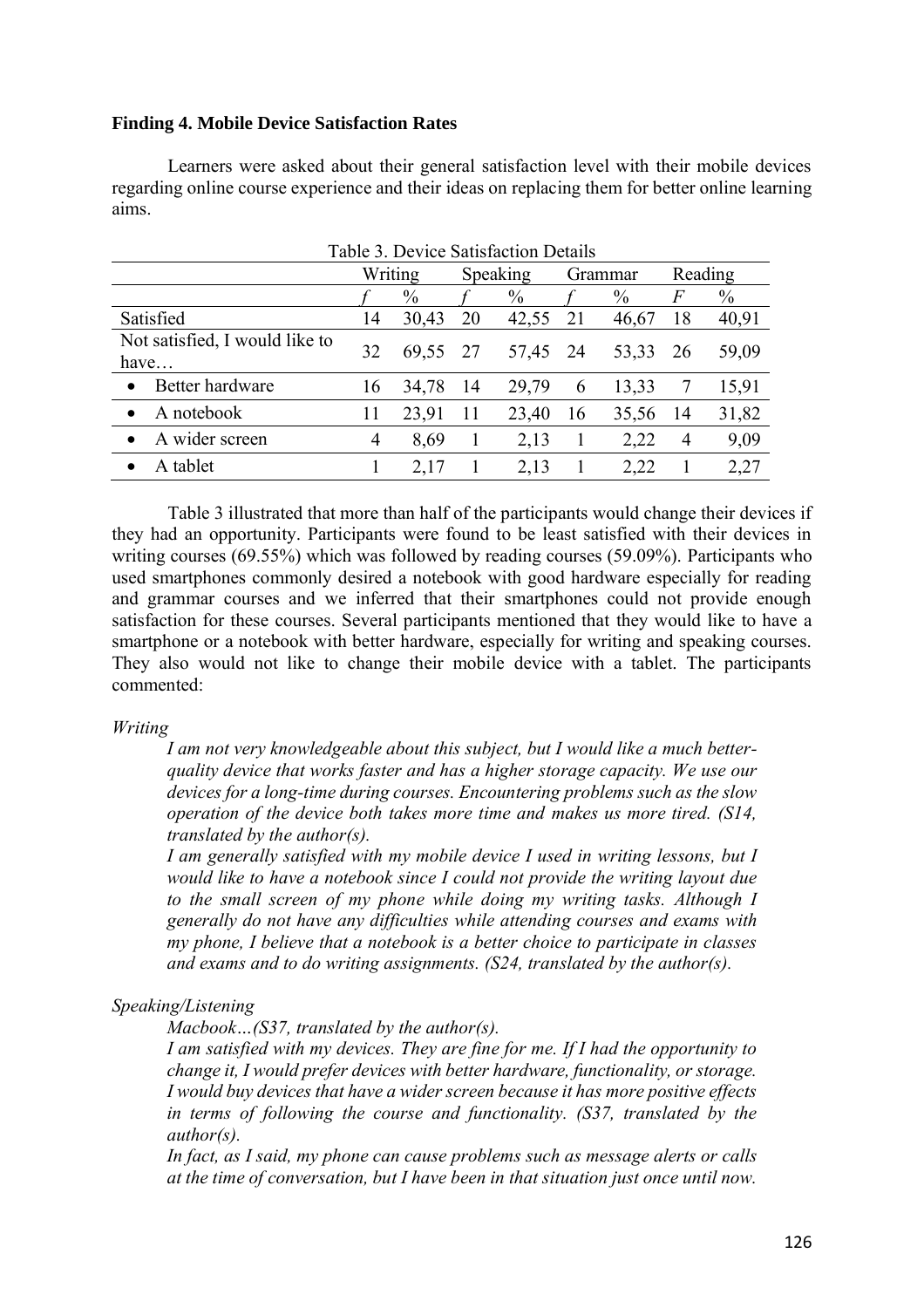*I* would replace it with a laptop if *I* had a chance, it would be more convenient *for me (S42, translated by the author(s).*

#### *Grammar*

*The phone I use to join the Grammar course is sufficient for the course and it has sufficient features. However, when I need to write for the grammar assignments, I cannot adjust the writing layout. The same problem also emerges in writing courses. My problem is with the screen, it is too small. So, I would love to have a notebook. (S12, translated by the author(s).*

*The phone I use to enter the Grammar (Grammar 1) course is sufficient for the course, as it has sufficient features. However, when I need to write for the homework of the Grammar course, I cannot adjust the writing layout, due to the small size of the screen. So I would love to have a notebook (S23, translated by the author(s).*

#### *Reading*

*…I have difficulty in reading because the paragraph size exceeds the screen size, and in this case, I think it will be more beneficial for me to replace my phone with a notebook or a PC because they have a wider screen than the phone. So, I would like to replace it with a computer, preferably a notebook (S30, translated by the author(s).*

*I would have preferred a PC. I think it will be convenient for me because of its screen size, keyboard, and better hardware (S16, translated by the author(s).*

## **DISCUSSION**

The primary aim of the current study was to examine the ERE experience with mobile devices in the EFL context. We initially found out that EFL learners commonly preferred notebooks and smartphones over desktop PCs and tablets. Furthermore, the findings showed that these mobile devices offered some advantages along with several limitations. These limitations revolved around smartphones in general rather than notebooks. Although all mobile devices offered acceptable in-class communication, the majority of the participants would like to have better hardware or change their smartphones with a notebook or a desktop PC due to some limitations such as small screen size, hardware problems, and typing.

It has been considered that the worldwide tendency towards mobile devices has been growing, and Rambitan (2015) stated that mobile devices today acted like mini computers with their features and the functions they provide. From this point of view, we assumed that mobile devices were preferable for EFL learners since learners could perform multiple functions with a single mobile device in their online learning environment. Besides, today mobile devices are budget-friendly and have higher processing capabilities compared to their earlier versions and these advantages might have made mobile devices good instruments for online learning (Ergüney, 2017 and Singh & Samah, 2018). Albeit, our findings showed that mobile devices, especially smartphones were not without their limitations in ERE courses. We found out that limited screen sizes for reading and grammar courses were reported as problematic. Ortiz and Green (2019) stated that in addition to providing a flexible learning environment, mobile devices could adversely affect the learning experience due to limited screen size. Similarly, Yu et al., (2015) emphasized that screen size is important in performing learning activities. It can be assumed that screen size was an important factor in grammar, writing, and especially reading courses. For speaking courses, low-quality microphones were mentioned as drawbacks while typing, layout designing, overheating, crash, and freezing were reported as problems in writing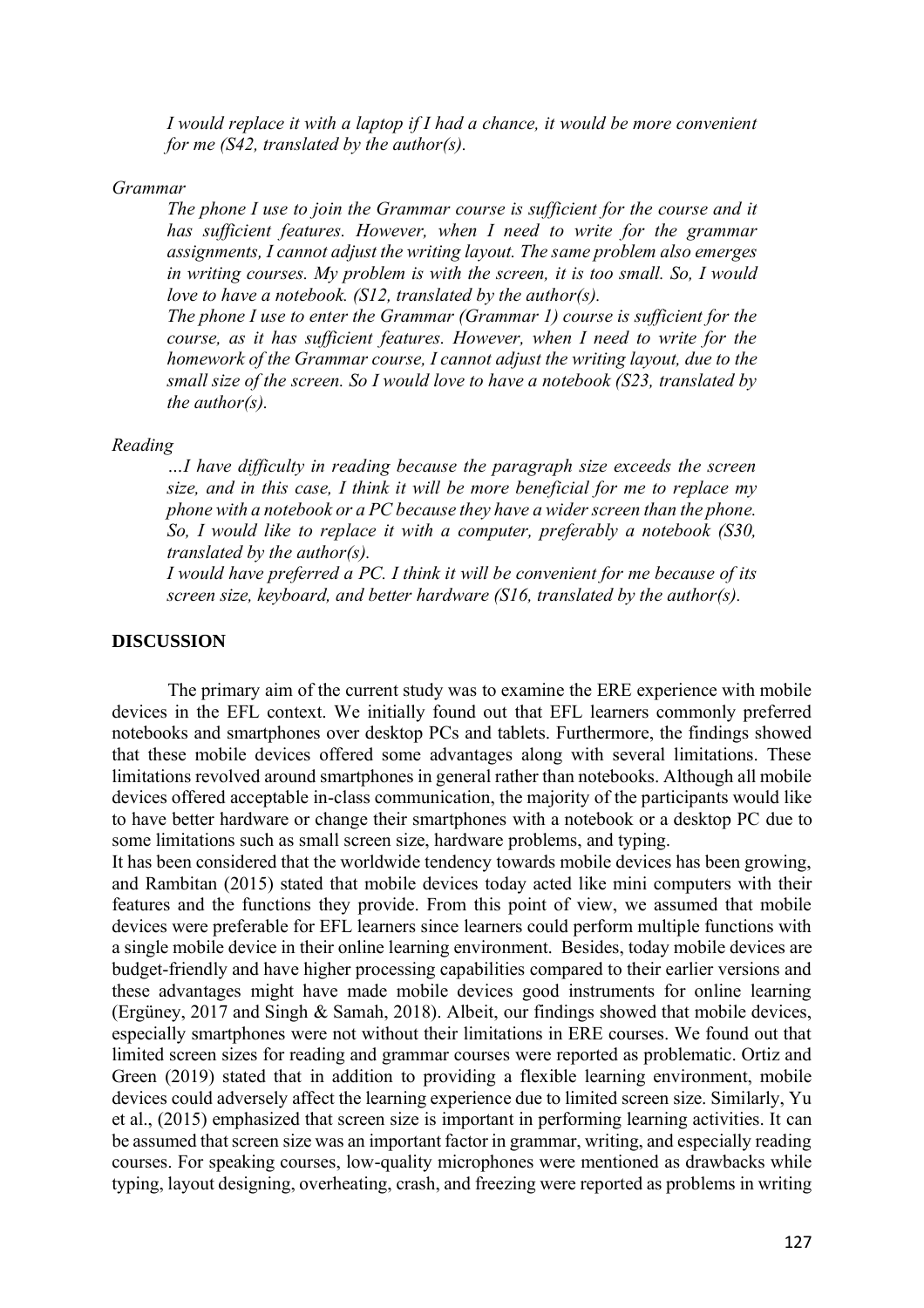courses. Especially in writing courses, learners were required to fulfill multiple tasks (i.e., reading, analyzing, and writing) which requires a flexible device supporting multi-tasking. In related literature, it was emphasized that especially hardware competence and system use skills are important factors in the success of distance education activities (Balıkçıoğlu et al., 2019; Bonk, 2001; Eygü & Karaman, 2013; and Falowo, 2007). In this context, the lack of multiscreen use and keyboards, especially in devices such as mobile devices and tablets, did not make it possible to do more than one job at the same time or makes the process very difficult. Also, it was observed that the participants experienced some internet connection issues which adversely affected their course performance. When the distance education process was examined, it is often stated that frequent network connection problems can interrupt learning progress (Clough et al., 2008; İşman, 2011; and Özgöl et al., 2017). It was considered that the synchronous continuation of the courses was an important factor in the formation of this problem and caused learning losses for the learners in any connection problem. It was obvious that a problem with an internet connection, which was one of the most basic components of distance education today, would deeply affect online learning activities. Hence, we assumed a direct relationship between the demands of the course, the needs of the learners, and mobile devices. A larger screen size, a high-quality microphone, a robust ethernet card, and a proper keyboard made notebooks preferable regarding online course performance.

Our results related to in-class communication with mobile devices yielded positive results. The majority of our participants reported that they didn't have any serious issues in communicating with their instructors and peers during online courses. Considering today's learner characteristics, the devices used in online learning environments were efficient mediums for learners to communicate effectively. When the literature is examined, it is emphasized that especially Generation-Z individuals preferred to carry out their communication processes online and were constantly active in these environments (Ardıç & Altun, 2017 and Chawinga & Zozie, 2016). In this respect, their familiarity with mobile devices supported a strong communicative behavior. Our results confirmed Clough et al., Scanlon (2008) emphasized that modern mobile devices, especially mobile devices, were important for learners to communicate effectively in synchronous and asynchronous learning environments. However, it should be noted that in-class communication was dependent on two basic factors: robust internet connection and a proper microphone. Some of our participants mentioned minor problems related to these issues. In case of such technical issues, learners and instructors might design their specific communicative environment which would yield some positive effects on the inclass environment.

And finally, our findings showed that EFL learners would have changed their mobile devices with a better hardware device or a notebook. Although Clough et al., (2008) stated that smartphones have computer skills as small and powerful tools, it was observed that most participants would have preferred notebooks in the ERE online courses. Indeed, learners have been going through an extraordinary and intensive online learning experience due to the Covid-19 pandemic. The courses were long and they actively use their smartphones for longer periods which naturally lead to some hardware issues such as overheating or crashing. Direct power supplied devices such as notebook or desktop PCs surely have stronger electronic parts along with better cooling systems. Smartphones are not designed for such long active use; they have smaller electronic parts with a less efficient internal cooling system. Hence, confirming our expectations, the participants mentioned opinions that favored notebook or desktop PCs in ERE online courses.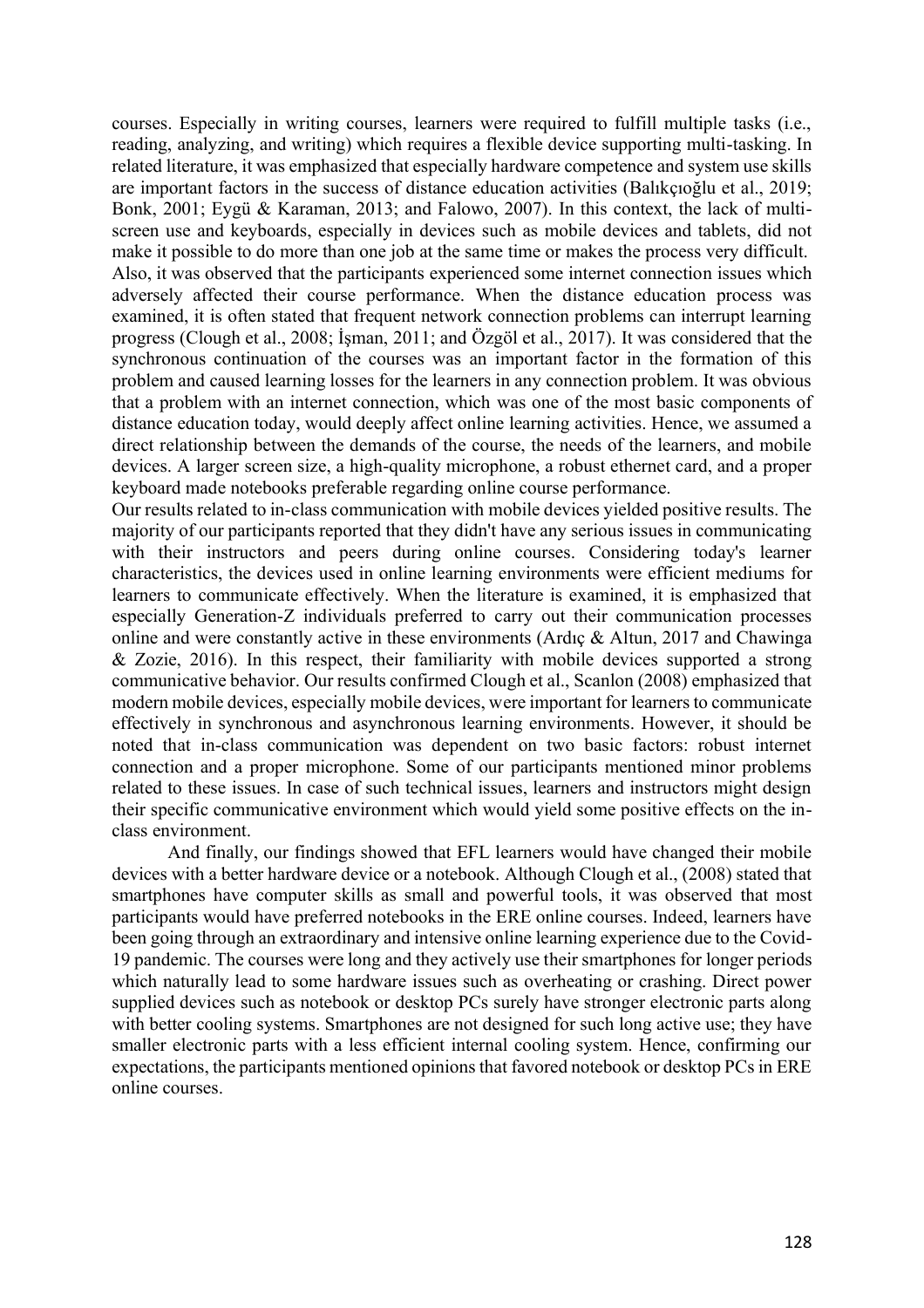## **CONCLUSIONS AND PEDAGOGICAL IMPLICATIONS**

Although our results indicated that the mobile devices helped to carry out the online courses and in-class communication to a certain extent, especially smartphones had some limitations such as limited screen size, typing problems and hardware issues along with internet issues. In long ERE courses, such limitations threaten online course efficiency and inhibit enough pedagogical assistance for language skills which require multi-tasking and deeper analysis of linguistic input. Hence, our final inference They do not fully meet the needs of learners, especially in synchronous online learning environments.

Within the scope of the current research, it has been observed that learners in the distance education process generally prefer high-end mobile devices with large screens and hardware. Tablets which are recently favored by the governments are not popular. In this context, it seems more effective for learners to utilize notebooks in learning activities rather than smartphones since they allow multitasking. In general, it can be proposed that internet technologies, as well as mobile technologies, affect this process significantly. Especially high-speed and uninterrupted internet service will play a key role in promoting EFL skills in the ERE period. For instructors, the following teaching implications can be proposed for a more efficient online teaching experience:

Instructors should design materials that are optimized for smartphones. Although MALL practice showed several benefits of smartphones in communication applications, an online classroom is a different experience. For reading and grammar, visuals and texts should be in short forms divided into paragraphs that fit the smartphone screens. Texts can also be divided into lines with numbers which may help learners to follow easily. Grammar exercises can be more multiple-choice forms as learners with smartphones may have some writing and screen issues especially in cloze tests. Considering internet and lagging problems, instructors should be patient in speaking and listening exercises as not all learners have a high-speed internet connection. For these courses, chat boxes may be used as support when needed. Instructors may also prefer to avoid prolonged course hours as many mobile devices have battery and overheating problems when used for long course hours. Instead, instructors may divide course hours into smaller periods and design courses regarding shorter course duration. In each of these periods, brief warm-ups may also be needed.

## **REFERENCES**

- Ardıç, E., & Altun, A. (2017). Dijital çağın öğreneni. *Uluslararası Sosyal Bilgilerde Yeni Yaklaşımlar Dergisi (IJONASS)*, *1*(1), 12-30.
- Bachfischer, A., Dyson, L., & Litchfield, A. (2008). Mobile Learning and Student Perspectives: A Reality Check! *In Proceedings of 7th International Conference on Mobile Business*, 287–295
- Balıkçıoğlu, N., Öz, D. Ç., & Işın, N. N. (2019). Üniversite Öğrencilerinin Uzaktan Eğitim Derslerindeki Memnuniyet Araştırması: Aşık Veysel Meslek Yüksekokulu Örneği. C*umhuriyet Üniversitesi İktisadi ve İdari Bilimler Dergisi*, 20(1), 462-473.
- Balula, A., Marques, F., & Martins, C. (2015). Bet on top hat challenges to improve language proficiency. *Proceedings of EDULEARN15 Conference 6–8 July 2015* (pp. 2627–2633). Spain: Barcelona.
- Bonk, C. (2001). Online teaching in an online world. http://www.publicationshare.com/docs/faculty\_survey\_report.pdf downloaded in February 23th, 2021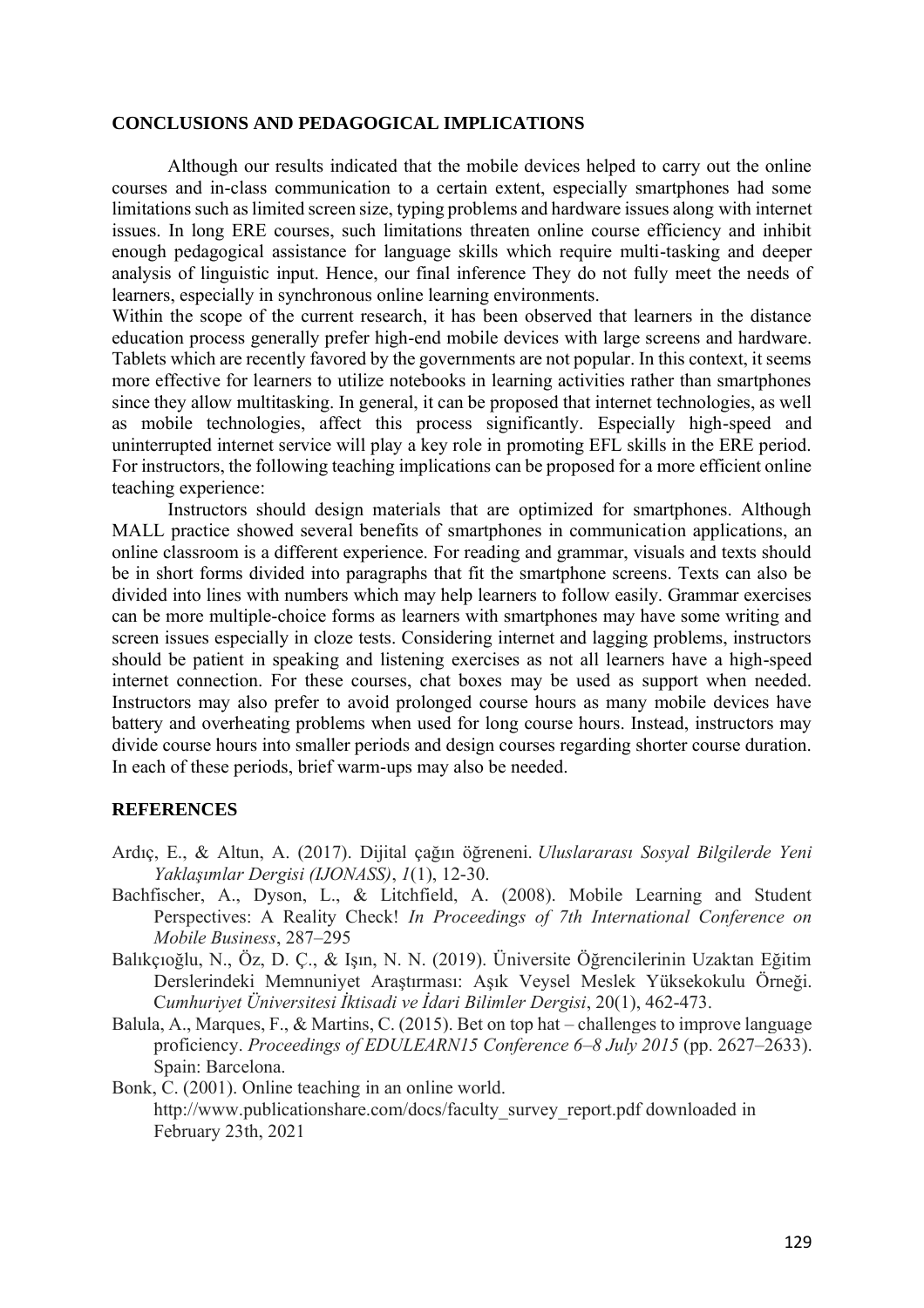- Chawinga, W. D., & Zozie, P. A. (2016). Increasing access to higher education through open and distance learning: Empirical findings from Mzuzu University, Malawi. *International Review of Research in Open and Distributed Learning*, *17*(4), 1-20.
- Chinnery, G. M. (2006). Going to the MALL: Mobile assisted language learning. *Language Learning & Technology*, 10(1), 9-16.
- Clough, G., Jones, A. C., McAndrew, P., & Scanlon, E. (2008). Informal learning with PDAs and mobile devices. *Journal of Computer Assisted Learning*, *24*(5), 359-371.
- Creswell, J. W. (2013). *Qualitative Inquiry & Research Design: Choosing Among the Five Approaches.* Thousand Oaks, CA: SAGE Publications, Inc. (pp. 77-83).
- Dolittle, P., Lusk, D., Byrd, C., and G. M. (2009). *iPods as Mobile Multimedia Learning Environments: Individual Differences And Instructional Design*. In Ryu, H.and Parsons, D., (Eds.), Innovative Mobile Learning: Technique And Technologies, 83–101. Information Science Reference, Hershey, PA.
- DuVall, J. B., Powell, M. R., Hodge, E., & Ellis, M. (2007). Text Messaging To Improve Social Presence In Online Learning. *Educause Quarterly*, 3, 24–28.
- Ergüney, M. (2017). Uzaktan eğitimde mobil öğrenme teknolojilerinin rolü. *Ulakbilge Sosyal Bilimler Dergisi*, *5*(13), 1009-1021.
- Eygü, H., & Karaman, S. (2013). Uzaktan Eğitim Öğrencilerinin Memnuniyet Algıları Üzerine Bir Araştırma. *Kırıkkale Üniversitesi Sosyal Bilimler Dergisi*, 3(1), 36–59.
- Falowo, R. O. (2007). Factors impeding implementation of web-based distance learning. *AACE Journal,* 15(3), 315-338.
- Franklin, T., Sexton, C, Lu, Y., & Ma, H. (2007). PDAs in Teacher Education: A Case Study Examining Mobile Technology Integration. *Journal of Technology and Teacher Education*, 15(1), 39-57.
- Hodges, C., Moore, S., Lockee, B., Trust, T., & Bond, A. (2020). The difference between emergency remote teaching and online learning*. Educause Review*, 27, 1-12.
- İşman, A. (2011*). Uzaktan Eğitim.* Ankara: Pegem Akademi Yayıncılık.
- Kim, H., Kwon,. (2012). Exploring mobile device applications for effective mobile-assisted language learning. *Multimedia-Assisted Language Learning*, 15(1), 31-57.
- Klimova, B. (2018). Mobile phones and/or mobile devices and their apps for teaching English as a foreign language. *Education and Information Technologies*, 23(3), 1091-1099.
- Kukulska-Hulme, A., Shield, L. (2008). An overview of mobile assisted language learning: From content delivery to supported collaboration and interaction. *ReCALL*, 20(3), 271- 289.
- Luo, B.R., Lin, Y.L., Chen, N.S., Fang, W.C. (2015). Using mobile device to facilitate English communication and willingness to communicate in a communicate language teaching classroom. *Proceedings of the 15th International conference on Advanced Learning Technologies* (pp. 320–322). IEEE.
- Ogata, H., & Yano, Y. (2005). Knowledge awareness for computer-assisted language learning using handhelds. *International Journal of Learning Technology*, 5(1), 435-449.
- Ortiz, S., & Green, M. (2019). Trends and patterns of mobile learning: A study of mobile learning management system access. *Turkish Online Journal of Distance Education*, *20*(1), 161-176.
- Özgöl, M., Sarikaya, İ., & Öztürk, M. (2017). Students' and teaching staff's assessments regarding distance education applications in formal education. *Journal of Higher Education and Science*, *7*(2), 294-304.
- Pew Research Center. (2017). Mobile fact sheet. http://www.pewinternet.org/factsheet/mobile/.